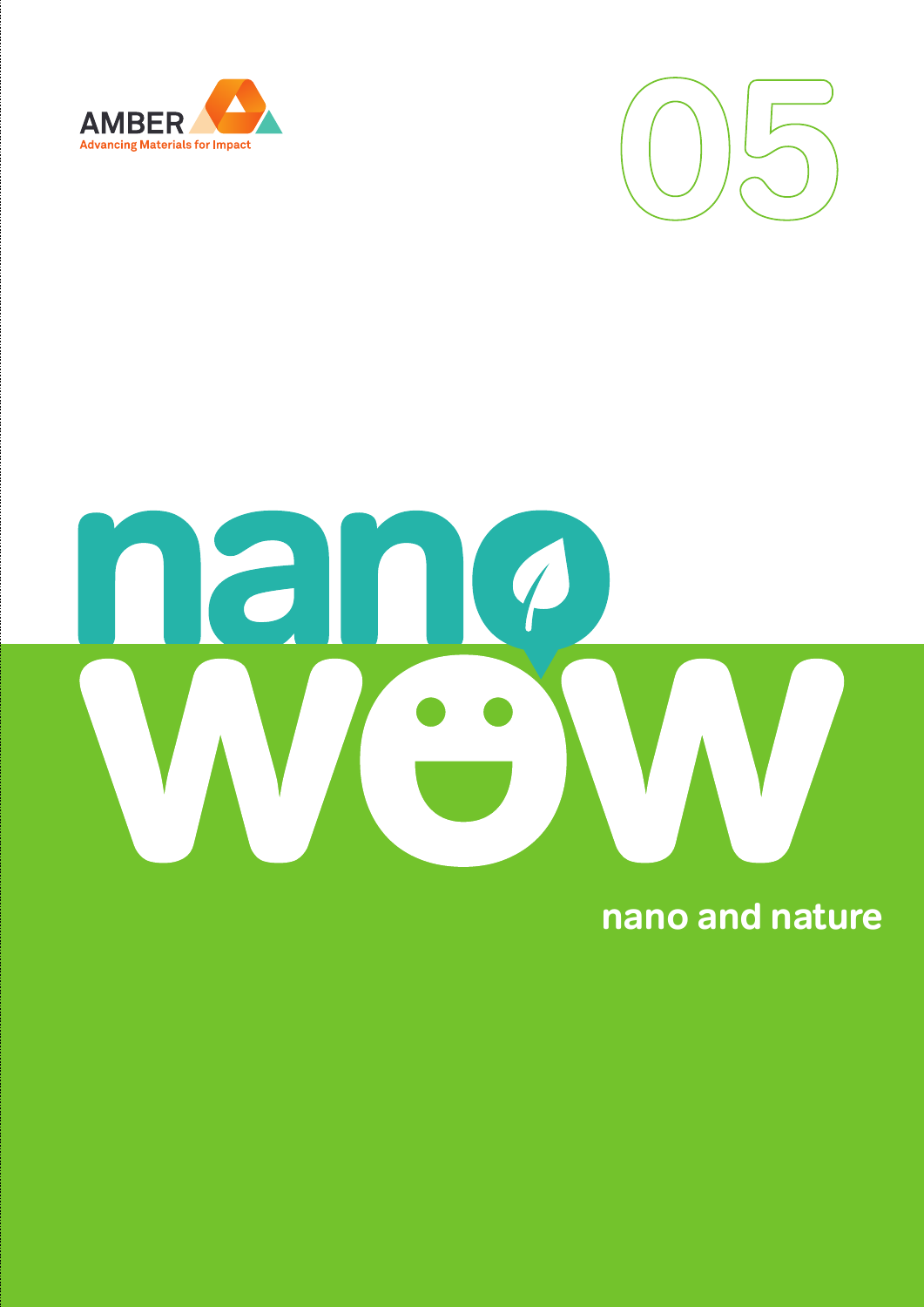

#### **Introduction**

 How does the idea of self-cleaning clothes sound? Or a mobile phone screen that doesn't glare in the sun? Or even super efficient solar panels? This lesson looks at some nano materials that already exist in nature and how scientists are taking inspiration from these naturally occurring structures to create new, exciting materials and products. This lesson contains two activities and a web quest.

# **ICT links**

#### www.youtube.com/watch? v=MFHcSrNRU5E **This is a 24 second video clip that could introduce the Lotus Effect.**

www.youtube.com/watch? v=IPM8OR6W6WE **This is a 4 minute 36 second video advertising a self-cleaning nano product.**

www.youtube.com/ watch?v=o7enQj6Z9pM **This is a 3 minute 49 second video of an NBC News interview about the future, it shows self-cleaning nano products.**

#### www.youtube.com/ watch?v=7is6r6zXFDc

**This is a 1 minute 4 second video advertisement showing chocolate sauce being poured on a shoe that is protected with a nano coating.**

www.youtube.com/watch?v=F hthxn3wGaE&feature=c4-overviewvl&list=PL55E60D871E3B59E9 **This is a 3 minute 7 second video of a secondary school teacher in CRANN carrying out the Lotus Effect activity.**



#### **Science**

**Strand:** Environmental awareness and care **Strand:** Unit Plant and animal life, **Strand:** Materials Strand Unit Properties and characteristics of materials

## **WALT**

- **Investigate nano in nature**
- **Identify leaves that demonstrate the 'Lotus Effect'**
- **Classify leaves according to how they demonstrate the lotus effect**
- **Develop observation, prediction, analysing, recording and presentation skills**
- **Understand the links between nano in nature and new nano products**
- **Reflect on what we have learned**

# **Trigger questions for class discussion**

These questions can be used before the activities to introduce the idea of self-cleaning surfaces and why they might be useful.

- **Why do we want surfaces to stay clean?** disease prevention, aesthetics, so we can work on them, so they operate properly e.g. a TV screen, solar panel
- **What do we use to clean surfaces?** water, soap, cloth, cleaning products
- **How do plants keep clean?** rely on rain water, but some have self-cleaning properties which we will explore in this lesson

# **Useful resources**

- www.youtube.com/watch?v=nAg\_FuG\_4XE
- www.popsci.com/science/article/2012-11/7-amazing-waysnanotechnology-changing-world
- http://science.howstuffworks.com/nanotechnology3.htm
- www.sciencedaily.com/releases/2007/05/070523075416.htm
- www.theguardian.com/nanotechnology-world/nanotechnology-ineveryday-life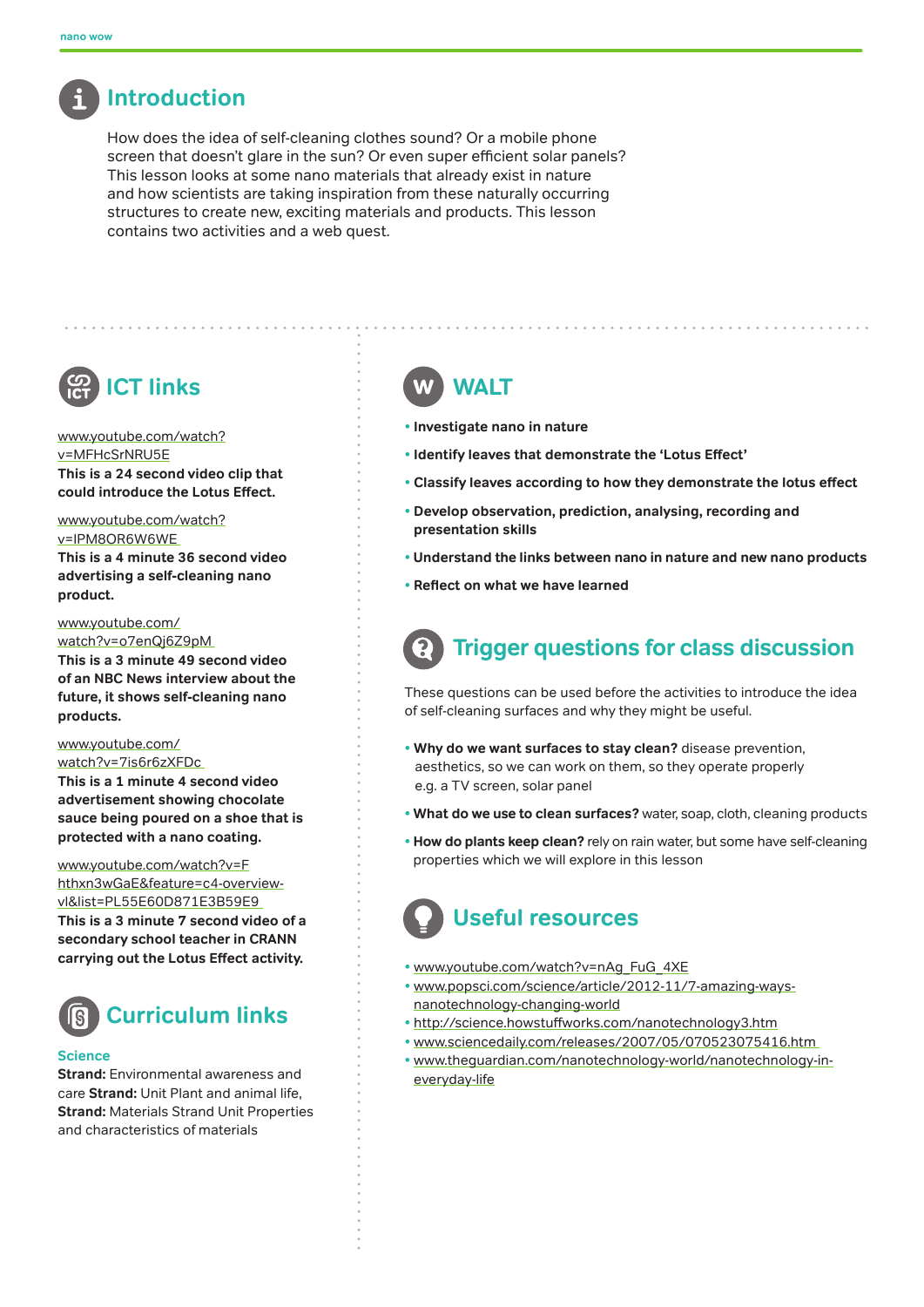

# **Journal suggestions**

**Hippo sweat is a natural sun block because of the way it interacts with light on the nano-scale.**

- Write this on a journal page and draw a picture of a hippo sunbathing.
- Make a list of leaves that display the lotus effect. Print out or draw pictures of the leaves to accompany the list.



**Art**  Construction, drawing

#### **More useful resources**

- **Nano and transport:** www.nanolandbaltic. com/en/nano-solutions/transport
- **Nano Magazine: Editorial on transport:**  www.nano-magazine.com/ news/2019/7/18/supercar-features-graphene-enhanced-composites?rq=transport
- **Overview**  www.azonano.com/article.aspx?ArticleID=4826
- **Nanotechnology Makes Cars Shinier, Safer, More Fuel Efficient:** www.dummies. com/how-to/content/nanotechnologymakes-cars-shinier-safer-more-fuel-.html

# **Background Information**

**Nature is full of nano materials;** our teeth, sea salt in the air, particles from volcanoes, patterns on seashells, patterns and colours on butterfly wings, the shape and texture of bird feathers and gecko feet. Studying how nano scale features in nature work can lead to the development of new 'smart' materials, such as self-cleaning windows or clothes.

An example of a naturally occurring self-cleaning surface is the lotus flower. It is a river flower and is revered in Asian religions such as Hinduism and Buddhism as it is a striking white flower that stays dirt free even after being submerged in muddy river water. This remarkable property of the lotus is not purely for cosmetic purposes, it prevents organisms gaining a foothold on the surface of the plant which helps them avoid infection.

A waxy surface and a rough nanoscale coating on the plant surface make it self-cleaning. This condition is known as super hydrophobicity. Water that comes in contact with the surface of the lotus flower beads up, and rolls off, collecting dirt and dust along the way.

This lotus effect has been applied in materials today, mainly in the manufacture of waterproof and self-cleaning clothing e.g. raingear, self-cleaning windows in high-rise buildings, green houses, solar panels, windscreens and outdoor paints. We can also find self-cleaning materials in hospitals, nurseries and other buildings where the spread of germs and disease needs to be controlled. Using self-cleaning materials in transport is also very beneficial as clean surfaces on aeroplanes, ships and vehicles make them more fuel efficient (see More useful resources section).

### **Interesting Nature Facts**

- Hippo sweat is a natural sun block it contains compounds that absorb light in the 200–600 nanometre range, this protects the hippo's skin like sunscreen.
- Gecko lizards can walk on walls and ceilings because they have nano structures on their feet which allow them to grip to any surface. This discovery has inspired scientists to create super strong tape for sticking heavy objects to surfaces.
- Nano materials are used to make water filters to produce clean drinking water. Because the nano scale is so small, filters made at this size can not only filter dirt out of water but also bacteria, fungi and salt. This enables people who can only access dirty or contaminated water to have clean drinking water.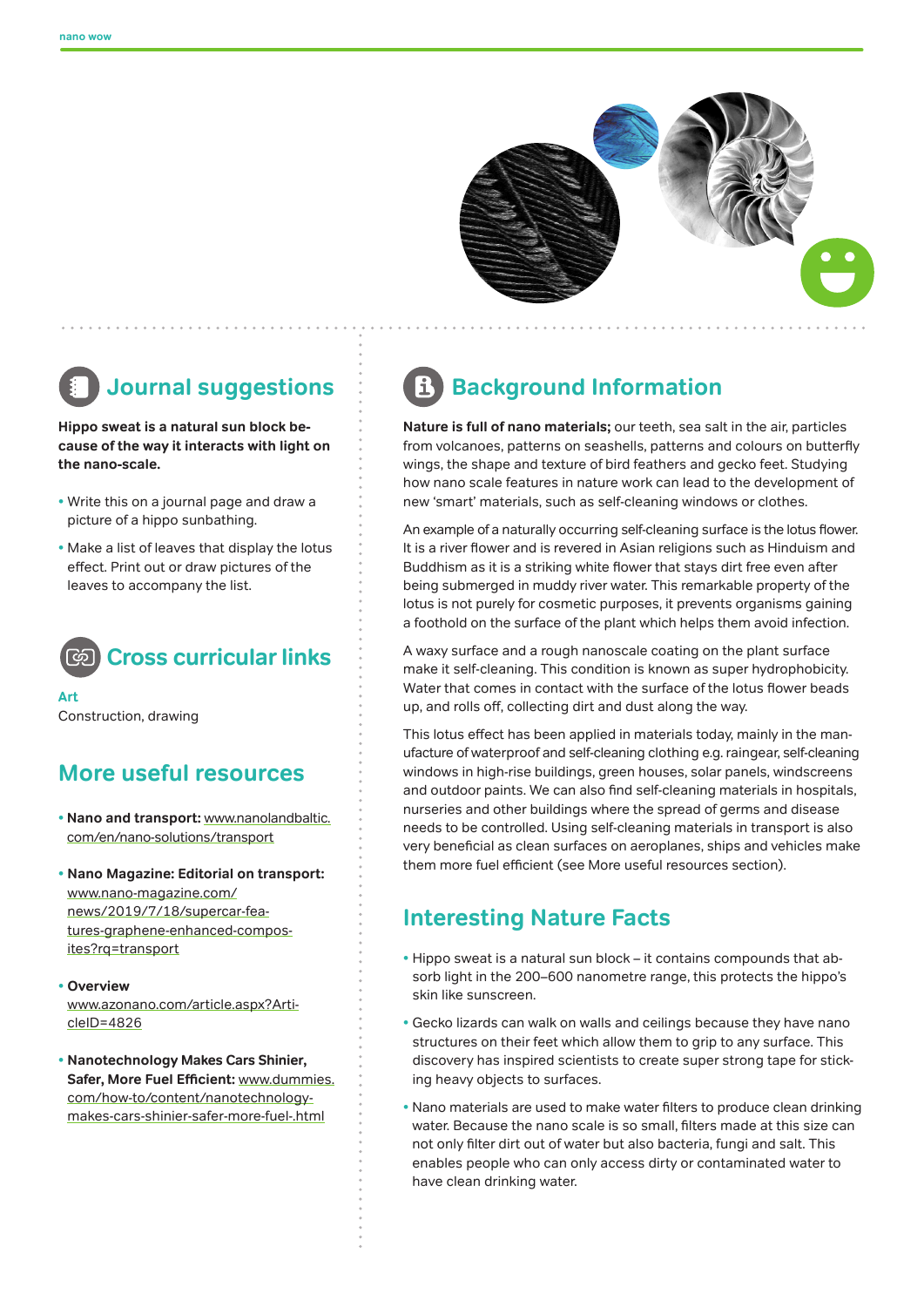# **Activity 1 Webquest**



| Research how a gecko sticks to a wall or a ceiling and | Research how a lotus flower stays clean and write |
|--------------------------------------------------------|---------------------------------------------------|
| write about it in your own words.                      | about it in your own words.                       |
|                                                        |                                                   |
|                                                        |                                                   |
|                                                        |                                                   |
|                                                        |                                                   |
|                                                        |                                                   |
|                                                        |                                                   |
|                                                        |                                                   |
|                                                        |                                                   |
|                                                        |                                                   |
|                                                        |                                                   |
|                                                        |                                                   |
|                                                        |                                                   |
|                                                        |                                                   |
|                                                        |                                                   |
|                                                        |                                                   |
|                                                        |                                                   |
|                                                        |                                                   |
|                                                        |                                                   |
|                                                        |                                                   |
|                                                        |                                                   |
|                                                        |                                                   |
|                                                        |                                                   |
|                                                        |                                                   |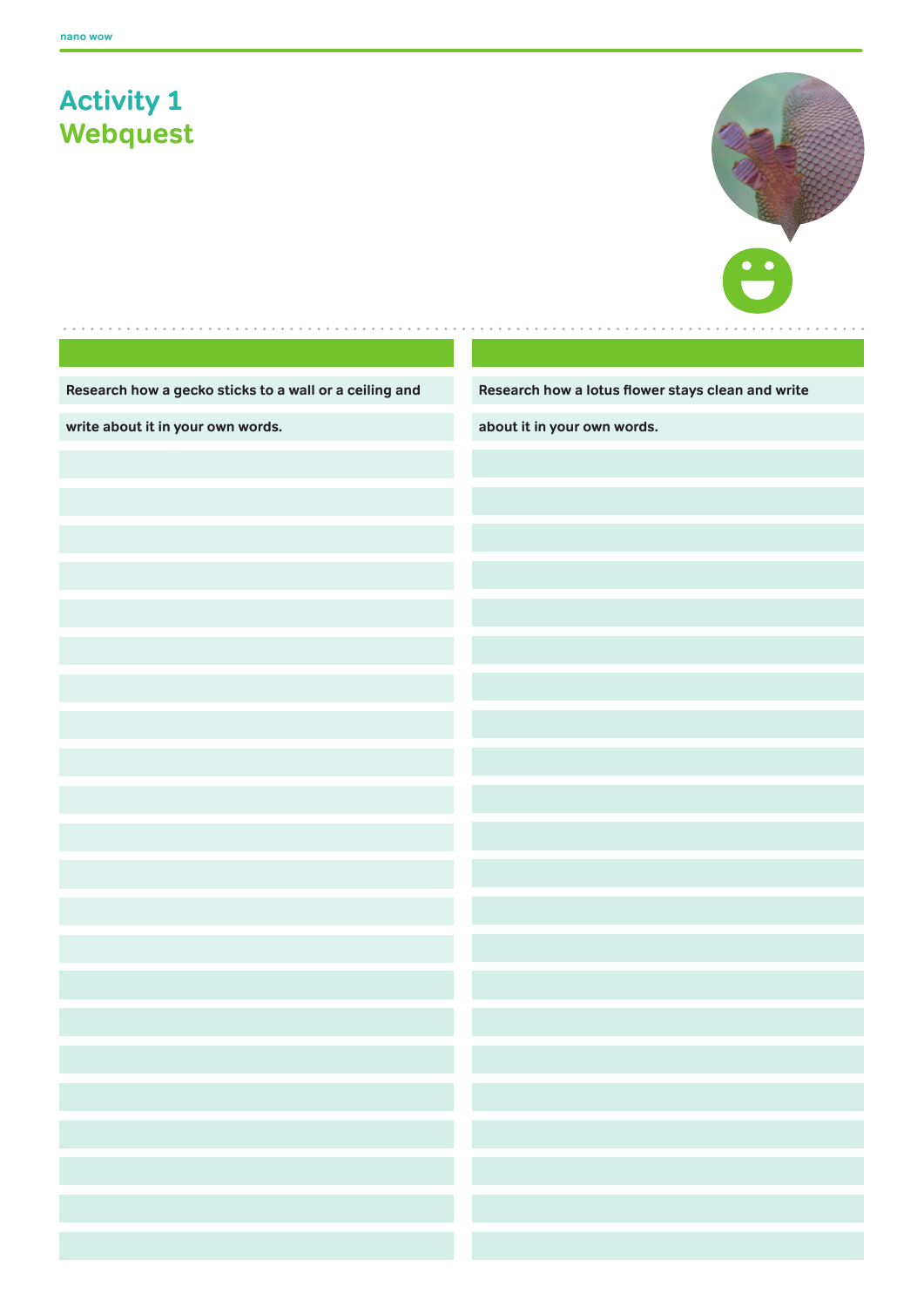# **Activity 2 Investigating properties of materials: The lotus effect**

**Note:** Sweetheart and York cabbage work very well as selfcleaning examples. When the children are conducting this activity ensure that they are gentle with the leaves as rubbing the surface of hydrophobic leaves can alter their effectiveness.

#### **This experiment aims to investigate the lotus effect**

The leaves of the lotus flower are highly water repellent due to the presence of nano size bumps on the petals of the lotus flower. When the petals of the lotus flower get wet, water particles roll over the petal surface, rather than adhering and wetting it. This is known as the 'lotus effect' and can be found in other plants and on the wings of certain insects. This effect has applications for waterproof clothing e.g. raingear, and self-cleaning windows. The lotus effect can be best observed on plants by pouring or spraying small amounts of water on the plant surface and watching how the water behaves when it comes in contact with the surface of the petal/leaves of the plant.

#### **Equipment**

- Broccoli/ brussels sprouts/cabbage/ kale/ tulip/ turnip greens and water lily (these plants demonstrate different levels of the lotus effect)
- A sample of different leaves from the garden/park/different vegetable leaves that need to be tested for the lotus effect
- Water, honey, tissue paper, basin, beakers or droppers

# **Teaching Tips for Activity**

- The children could plan their investigation using investigation sheets in groups of three or four.
- They should be encouraged to discuss, examine, predict and plan as much of their investigation as possible, before they take any resources to begin their investigation (planning and recording are very important skills in science).
- This 24 second video of the Lotus Effect www.youtube.com/watch? v=MFHcSrNRU5E could be shown to the children to illustrate to them what the lotus effect looks like, however, they should be reminded that there are different levels of the lotus effect. Some plants clearly demonstrate the effect while others just show signs of it.
- The children should be encouraged to record their results/observations when they have conducted their test.
- The children could collect some leaves themselves for this investigation
- This link will take you to a video of a secondary school teacher in the CRANN institute carrying out the "Lotus Effect" activity: http:// www.youtube.com/watch?v=Fhthxn3wGaE&feature=c4-overviewvl&list=PL55E60D871E3B59E9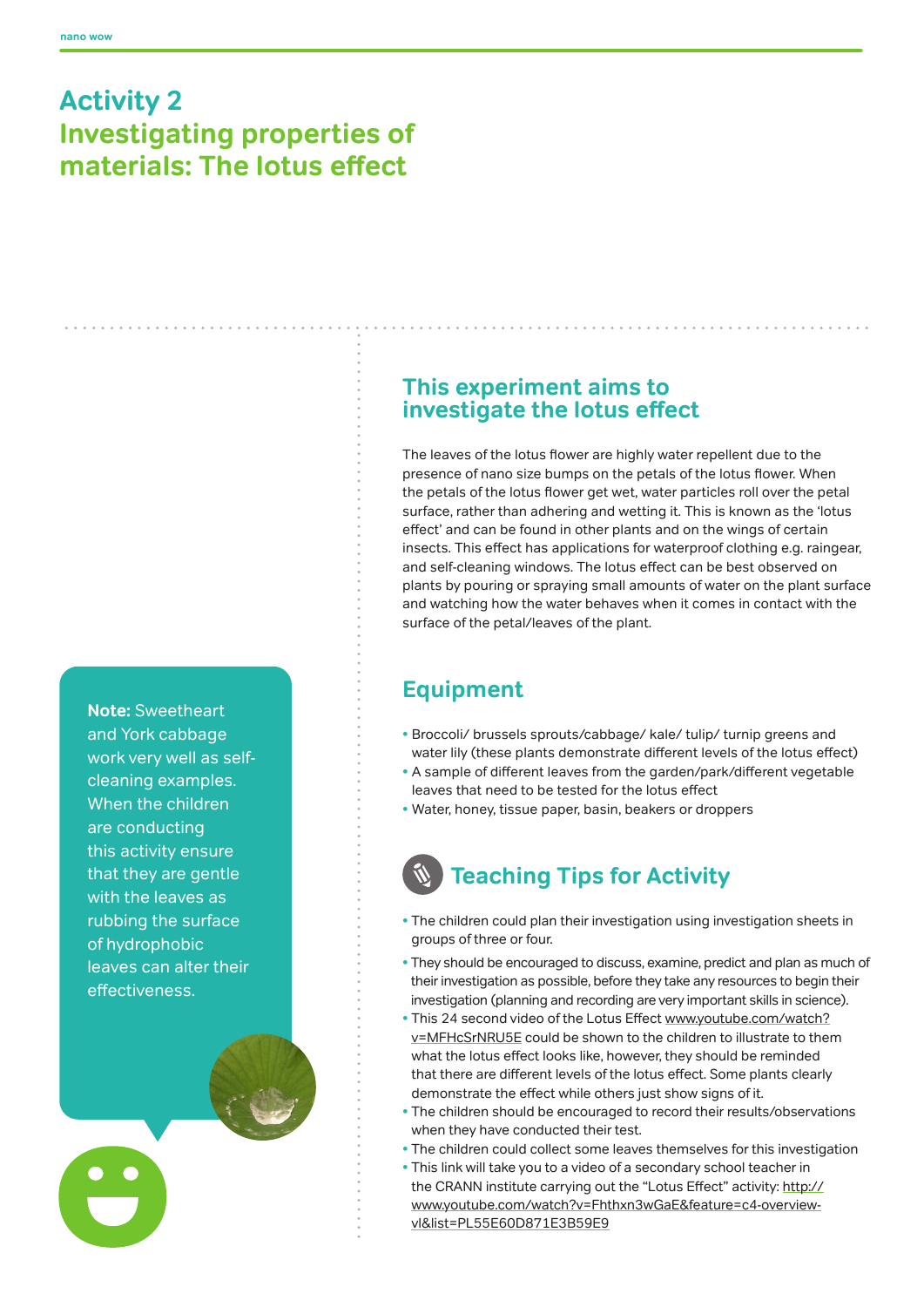# **Activity 2 Investigating properties of materials: The lotus effect**



#### **Key Questions**

- Which leaves do you think will demonstrate the lotus effect best?
- Why do you think that water rolls off certain leaves?
- How does it roll off? (Little beads)

#### **Advanced**

**•** What could nanoscientists learn from the lotus leaf?

Measuring, recording and presenting :

The children are encouraged to come up with their own ideas on how to measure, record and present. If they have trouble with this, the following are suggestions that teachers could use as prompts:

- The children could use observations to measure
- They could hold each leaf over a measuring beaker and measure in millilitres how much water runs off the leaves
- The children could take videos or photographs of their inquiries
- They could draw their observations
- The children could have a scale rating system and assign a mark between 1–10 on how hydrophobic/self-cleaning they rate a leaf from observations
- The children could present their findings in a presentation style of their own choosing, for example, use the leaves to make a chart, oral presentation, photographic presentation, PowerPoint/video presentation etc.

# **Extension Activities**

- Can you find any leaves in your garden/ the park/your vegetable cupboard that demonstrate the lotus effect?
- Is it possible for any liquid to remain on a leaf that demonstrates the lotus effect?
- **Make a lotus flower:** Make your very own lotus flower out of paper. **Materials:** Paper – works best with paper that is a little flexible. **Method:** Video of this experiment can be found here:

www.origami-fun.com/origami-lotus.html Instructions can also be found on this website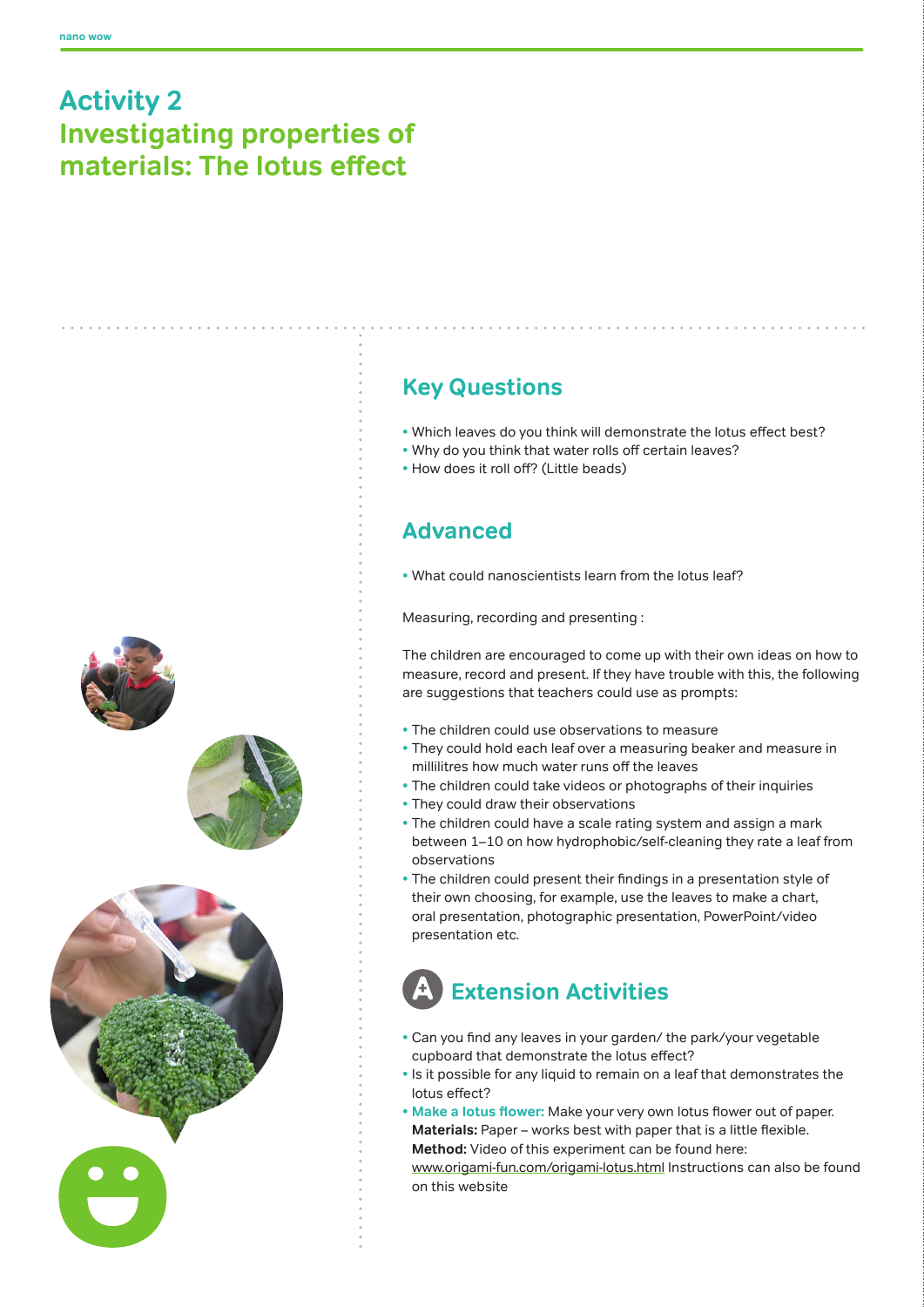#### **Investigation worksheet**

We are investigating if our leaves demonstrate signs of the lotus effect. Lotus flowers are hydrophobic, which means 'water-fearing'. They do not allow water to rest on their leaves. When water falls on a lotus flower, it forms into small little spheres, like little beads, and it rolls off the leaves. Lotus flowers are also self-cleaning, if they get dirty, the little beads of water pull dirt off the leaves. Nanoscientists have investigated how the lotus flower can stay dry and clean and they have applied what they have learned to new waterproof and self-cleaning products, for example, some rain gear now uses nanomaterials to keep them dry.

| <b>Names of leaves:</b>                               | • Choose some leaves to examine.                                |
|-------------------------------------------------------|-----------------------------------------------------------------|
|                                                       |                                                                 |
|                                                       | . Name the leaves or label them A, B, C, D, E, etc.             |
|                                                       | · Predict which leaves you expect will be hydrophobic           |
|                                                       | and self-cleaning.                                              |
|                                                       |                                                                 |
| 1. Which leaves do we predict will be hydrophobic     | 6. Plan as a group how much water you will pour/spray onto each |
| and self-cleaning?                                    | leaf, how you will measure, record and present your results.    |
|                                                       |                                                                 |
|                                                       |                                                                 |
| 2. Which leaves do we predict will NOT be hydrophobic |                                                                 |
| and self-cleaning?                                    |                                                                 |
|                                                       |                                                                 |
|                                                       |                                                                 |
| 3. Which leaf will be the most hydrophobic?           | 7. How will we measure our findings?                            |
|                                                       |                                                                 |
|                                                       |                                                                 |
| 4. Which leaf will be the best at self-cleaning?      |                                                                 |
|                                                       |                                                                 |
|                                                       |                                                                 |
| 5. What other flowers or leaves would your group like | 8. How will we record our findings?                             |
| to test for the lotus effect?                         |                                                                 |
|                                                       |                                                                 |
|                                                       |                                                                 |